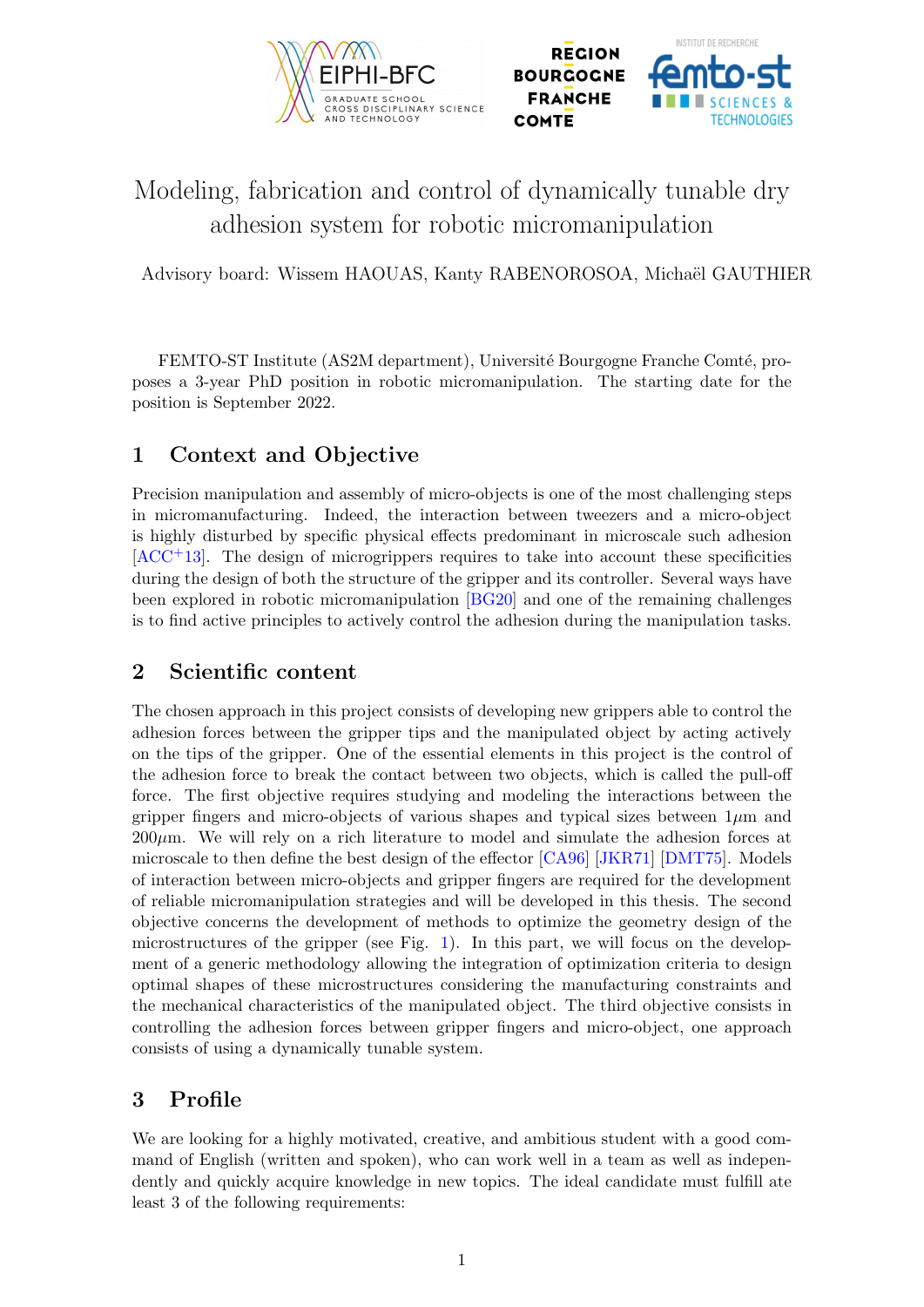

<span id="page-1-0"></span>Figure 1: Examples of micro-craters and micro-pillars developed in the literature  $[WHR+20]$  $[WHR+20]$ 

- Successfully completed scientific university degree (Master, Diploma or equivalent) in Robotics, Materials Science, Materials Engineering, Mechanical Engineering or other closely-related discipline with outstanding results,
- Experience in material characterization, including optical and electron microscopy, mechanical properties of materials,
- Excellent knowledge and experience in robotics and manipulation,
- Experience in additive manufacturing of materials,
- Familiar with Matlab, Python, C++, CAD softwares and Finite Element Methods
- Experience in composing academic writing pieces (manuscripts, reviews, etc.)
- Innovative and entrepreneurial mindset

## 4 Additional information

FEMTO-ST is a rich environment for innovation within robotics and automation which has a strong know-how in microrobotics and micromechatronics including compliant microrobots. We study next-generation robots that use compliance as part of their intelligence to adapt to complex tasks.

### 5 Scientific contact

Please send your Curriculum Vitae (CV), a covering letter including research statement and the last year marks to Wissem Haouas [wissem.haouas@femto-st.fr.](mailto:wissem.haouas@femto-st.fr)